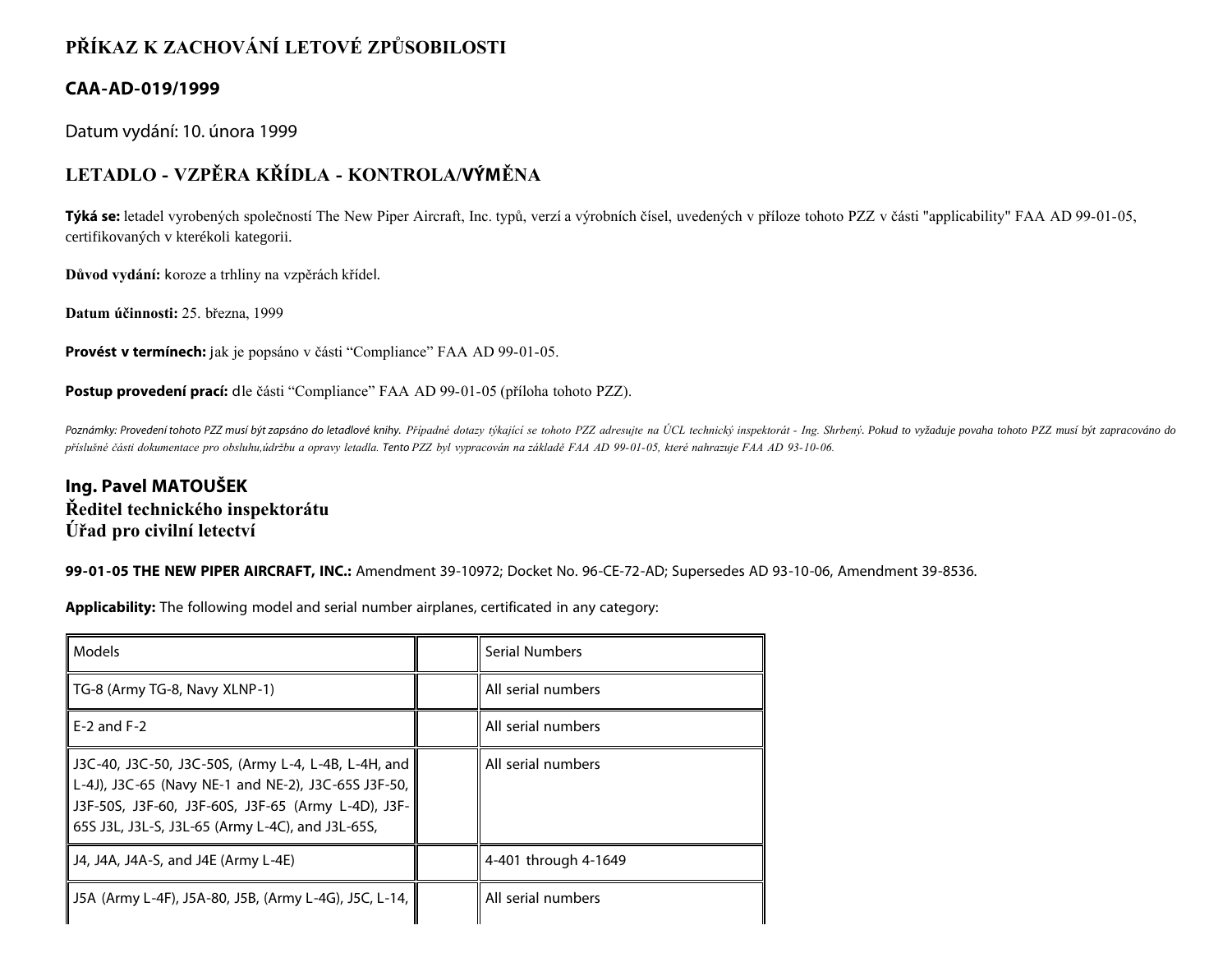| AE-1, and HE-1                                                                                                                                                                                                                                                                                                                                             |                                                                                               |
|------------------------------------------------------------------------------------------------------------------------------------------------------------------------------------------------------------------------------------------------------------------------------------------------------------------------------------------------------------|-----------------------------------------------------------------------------------------------|
| PA-11 and PA-11S                                                                                                                                                                                                                                                                                                                                           | 11-1 through 11-1678                                                                          |
| PA-12 and PA-12S                                                                                                                                                                                                                                                                                                                                           | 12-1 through 12-4036                                                                          |
| <b>PA-14</b>                                                                                                                                                                                                                                                                                                                                               | 14-1 through 14-523                                                                           |
| <b>PA-15</b>                                                                                                                                                                                                                                                                                                                                               | 15-1 through 15-388                                                                           |
| PA-16 and PA-16S                                                                                                                                                                                                                                                                                                                                           | 16-1 through 16-736                                                                           |
| <b>PA-17</b>                                                                                                                                                                                                                                                                                                                                               | 17-1 through 17-215                                                                           |
| PA-18, PA-18S, PA-18 "105" (Special), PA-18S "105"<br>(Special) PA-18A, PA-18 "125", (Army L-21A), PA-18S<br>"125", PA-18AS "125", PA-18 "135" (Army L-21B), PA-<br>18A "135", PA-18S "135", PA-18AS "135", PA-18<br>"150", PA-18A "150", PA-18S "150", PA-18AS "150",<br>PA-18A (Restricted), PA-18A "135" (Restricted), and<br>PA-18A "150" (Restricted) | through<br>189001<br>$18-1$<br>18-8309025,<br>through 1809032, and 1809034 through<br>1809040 |
| PA-19 (Army L-18C), and PA-19S                                                                                                                                                                                                                                                                                                                             | 19-1, 19-2, and 19-3                                                                          |
| PA-20, PA-20S, PA-20 "115", PA-20S "115", PA-20<br>"135", and PA-20S "135"                                                                                                                                                                                                                                                                                 | 20-1 through 20-1121                                                                          |
| PA-22, PA-22-108, PA-22-135, PA-22S-135, PA-22-<br>150, PA-22S-150, PA-22-160, and PA-22S-160                                                                                                                                                                                                                                                              | 22-1 through 22-9848                                                                          |
| PA-25, PA-25-235, and PA-25-260                                                                                                                                                                                                                                                                                                                            | 25-1 through 25-8156024                                                                       |

NOTE 1: This AD applies to each airplane identified in the preceding applicability provision, regardless of whether it has been modified, altered, or repaired in the area subject to the requirements of this AD. For airplanes that have been modified, altered, or repaired so that the performance of the requirements of this AD is affected, the owner/operator must request approval for an alternative method of compliance in accordance with paragraph (f) of this AD. The request should include an assessment of the effect of the modification, alteration, or repair on the unsafe condition addressed by this AD; and, if the unsafe condition has not been eliminated, the request should include specific proposed actions to address it.

**Compliance:** Required as indicated in the body of this AD, unless already accomplished.

To prevent in-flight separation of the wing from the airplane caused by corroded wing lift struts or cracked wing lift strut forks, which could result in loss of control of the airplane, accomplish the following:

NOTE 2: The paragraph structure of this AD is as follows: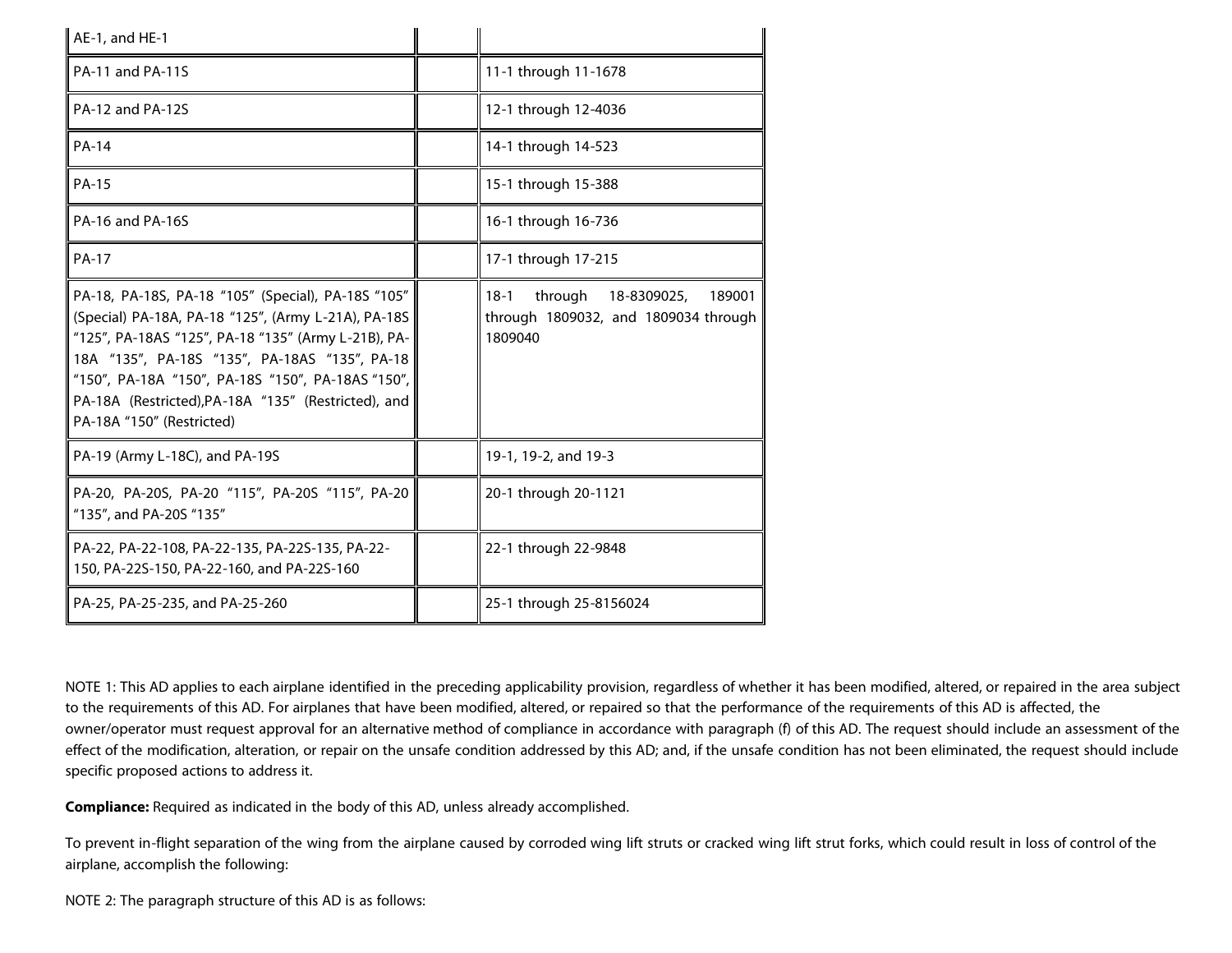Level 1: (a), (b), (c), etc.

Level 2: (1), (2), (3), etc.

Level 3: (i), (ii), (iii), etc.

Level 4: (A), (B), (C), etc.

Level 2, Level 3, and Level 4 structures are designations of the Level 1 paragraph they immediately follow.

(a) For all affected airplane models, within 1 calendar month after the effective date of this AD or within 24 calendar months after the last inspection accomplished in accordance with AD 93-10-06 (superseded by this action), whichever occurs later, remove the wing lift struts in accordance with Piper Service Bulletin (SB) No. 528D, dated October 19, 1990, or Piper SB No. 910A, dated October 10, 1989, as applicable, and accomplish one of the following (the actions in either paragraph (a)(1), (a)(2), (a)(3), (a)(4), or (a)(5); including subparagraphs, of this AD):

(1) Inspect the wing lift struts for corrosion in accordance with the "Instructions" section in Part I of either Piper SB No. 528D, dated October 19, 1990, or Piper SB No. 910A, dated October 10, 1989, as applicable.

(i) If no perceptible dents (as defined in the above SB's) are found in the wing lift strut and no corrosion is externally visible, prior to further flight, apply corrosion inhibitor to each strut in accordance with whichever of the above SB's that is applicable. Reinspect the lift struts at intervals not to exceed 24 calendar months and accomplish any of the requirements of paragraph (a) of this AD, including all subparagraphs.

(ii) If a perceptible dent (as defined in the above SB's) is found in the wing lift strut or external corrosion is found, prior to further flight, accomplish one of the installations (and subsequent actions presented in each paragraph) specified in paragraphs (a)(3), (a)(4), or (a)(5) of this AD.

(2) Inspect the wing lift struts for corrosion in accordance with the Appendix to this AD. The inspection procedures in this Appendix must be accomplished by a Level 2 inspector certified using the guidelines established by the American Society for Non-destructive Testing, or MIL-STD-410.

(i) If no corrosion is found that is externally visible and all requirements in the Appendix to this AD are met, prior to further flight, apply corrosion inhibitor to each strut in accordance with whichever of the above SB's that is applicable. Reinspect the lift struts at intervals not to exceed 24 calendar months and accomplish any of the requirements of paragraph (a) of this AD, including all subparagraphs.

(ii) If external corrosion is found or if any of the requirements in the Appendix of this AD are not met, prior to further flight, accomplish one of the installations (and subsequent actions presented in each paragraph) specified in paragraphs (a)(3), (a)(4), or (a)(5) of this AD.

(3) Install original equipment manufacturer (OEM) part number wing struts (or FAA-approved equivalent part numbers) that have been inspected in accordance with the specifications presented in either paragraph (a)(1) or (a)(2) of this AD, and are found to be airworthy according to the inspection requirements included in these paragraphs. Thereafter, inspect these wing lift struts at intervals not to exceed 24 calendar months in accordance with the specifications presented in either paragraph (a)(1) or (a)(2) of this AD.

(4) Install new sealed wing lift strut assemblies, part numbers as specified in Piper SB No. 528D and Piper SB No. 910A (or FAA-approved equivalent part numbers) on each wing as specified in the Instructions section in Part II of the above-referenced SB's. These sealed wing lift strut assemblies also include the wing lift strut forks.

Installation of these assemblies constitute terminating action for the inspection requirements of both paragraphs (a) and (b) of this AD.

(5) Install F. Atlee Dodge wing lift strut assemblies in accordance with F. Atlee Dodge Installation Instructions No. 3233-I for Modified Piper Wing Lift Struts (Supplemental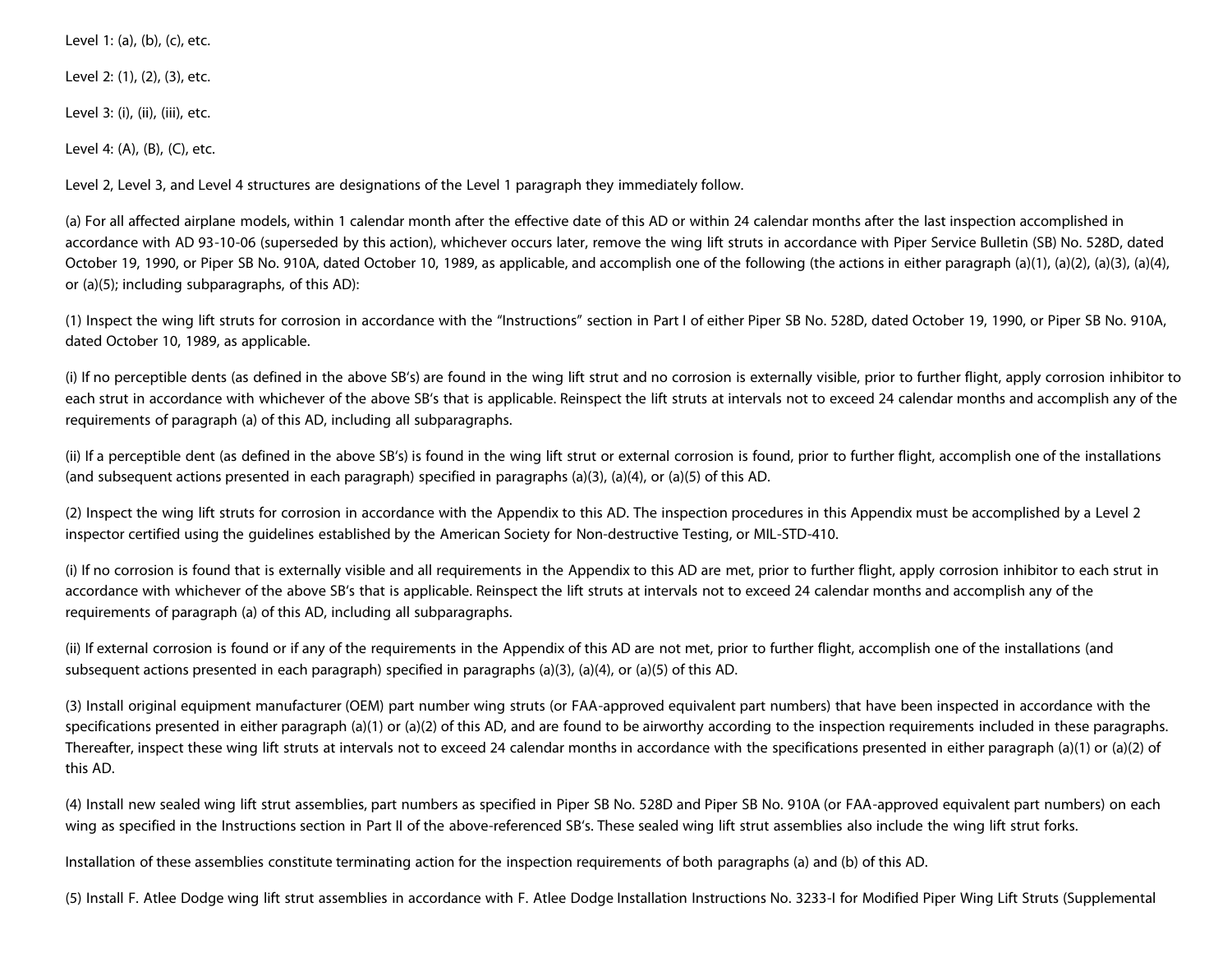Type Certificate (STC) SA4635NM), dated February 1, 1991. Thereafter, inspect these wing lift struts at intervals not to exceed 60 calendar months in accordance with the specifications presented in paragraph (a)(1) or (a)(2) of this AD.

(b) For all affected airplane models, except for Models PA-25, PA-25-235, and PA-25-260, within the next 100 hours time-in-service (TIS) after the effective date of this AD or within 500 hours TIS after the last inspection accomplished in accordance with AD 93-10-06 (superseded by this action), whichever occurs later, remove the wing lift strut forks, and accomplish one of the following (the actions in either paragraph (b)(1), (b)(2), (b)(3), (b)(4), or (b)(5); including subparagraphs, of this AD):

(1) Inspect the wing lift strut forks using FAA-approved magnetic particle procedures.

(i) If no cracks are found, reinspect at intervals not to exceed 500 hours TIS provided that the replacement requirements of paragraphs (b)(1)(ii)(B) and (b)(1)(ii)(C) of this AD have been met.

(ii) Replace the wing lift strut forks at whichever of the following is applicable:

(A) If cracks are found on any wing lift strut fork: Prior to further flight;

(B) If the airplane is equipped with floats or has been equipped with floats within the last 2,000 hours TIS and no cracks are found during the above inspections:

Upon accumulating 1,000 hours TIS on the wing lift strut forks or within the next 100 hours TIS, whichever occurs later; or

(C) If the airplane has not been equipped with floats within the last 2,000 hours TIS and no cracks are found during the above inspections: Upon accumulating 2,000 hours TIS on the wing lift strut forks or within the next 100 hours TIS, whichever occurs later.

(iii) Replacement parts shall be of the same part numbers of the existing part (or FAA-approved equivalent part numbers) and shall be manufactured with rolled threads. Lift strut forks manufactured with machined (cut) threads shall not be utilized.

(iv) The 500-hour TIS interval repetitive inspections are still required when the above replacements are accomplished.

(2) Install new OEM part number wing lift strut forks (or FAA-approved equivalent part numbers). Reinspect and replace these wing lift strut forks at the intervals specified in paragraphs (b)(1)(i), (b)(1)(ii), (b)(1)(iii), and (b)(1)(iv), including all subparagraphs, of this AD.

(3) Install new sealed wing lift strut assemblies, part numbers as specified in Piper SB No. 528D and Piper SB No. 910A (or FAA-approved equivalent part numbers) on each wing, as specified in the Instructions section in Part II of the above-referenced SB's.

(i) This installation may have "already been accomplished" through the actions specified in paragraph (a)(4) of this AD.

(ii) No repetitive inspections are required after installing these sealed wing lift strut assemblies.

(4) Install Jensen Aircraft wing lift strut fork assemblies as specified in the STC's presented in the paragraphs that follow, as applicable, in accordance with Jensen Aircraft Installation Instructions for Modified Lift Strut Fittings, which incorporates the following pages:

| Pages                 | <b>Revision Level</b> | Date           |
|-----------------------|-----------------------|----------------|
| 1 and $5$             | Original Issue        | July 15, 1983  |
| $\sqrt{2}$ , 4, and 6 | Revision No. 1        | March 30, 1984 |
| $a$ and 3             | Revision No. 2        | April 20, 1984 |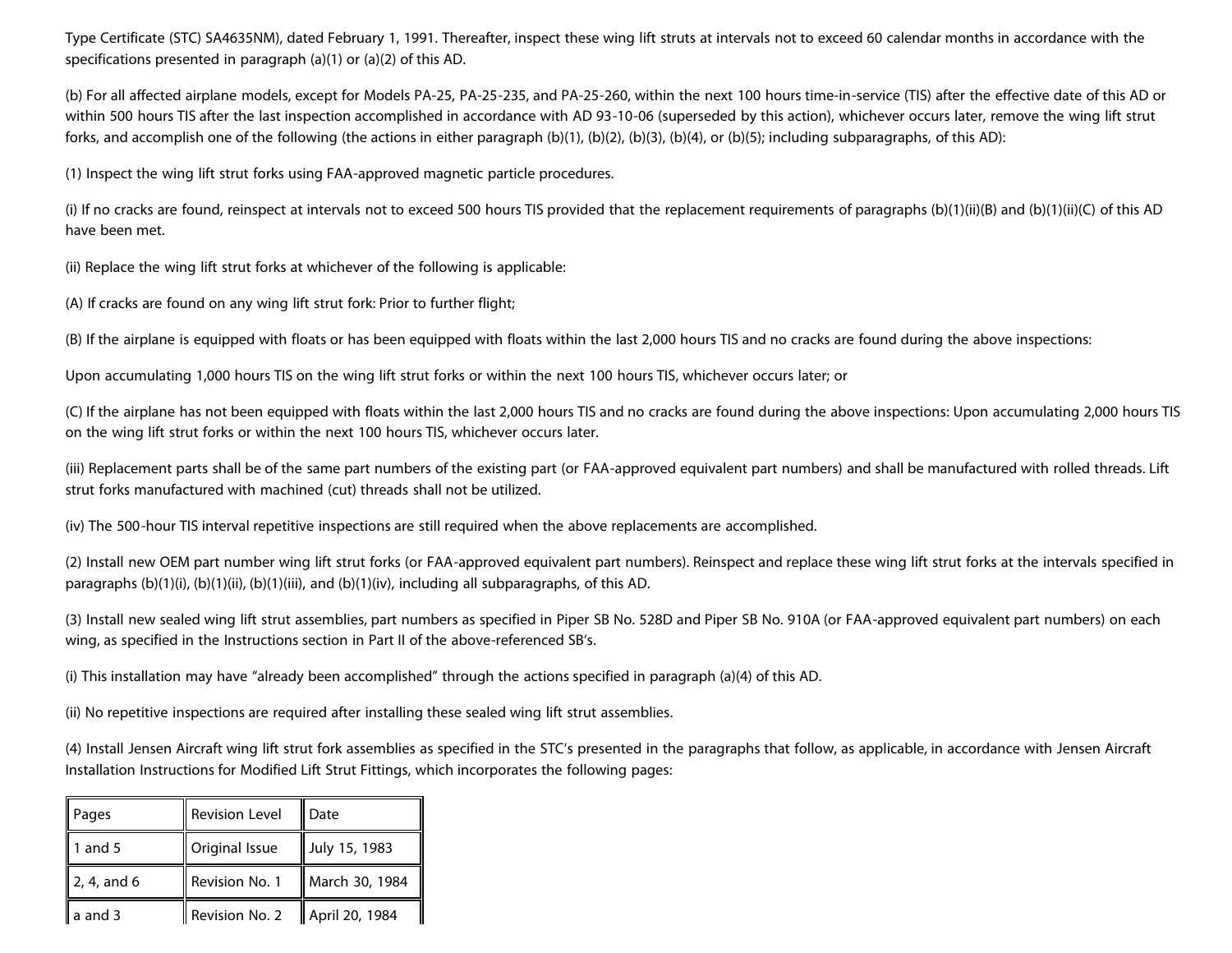No repetitive inspections are required after installing these Jensen Aircraft wing lift strut fork assemblies; however, repetitive inspections of the lift strut are required as specified in paragraph (a)(1), (a)(2), or (a)(3) of this AD:

(i) For Models PA-12 and PA-12S airplanes: STC SA1583NM;

(ii) For Model PA-14 airplanes: STC SA1584NM;

(iii) For the Models PA-16 and PA-16S airplanes: STC SA1590NM;

(iv) For the Models PA-18, PA-18S, 189001 PA-18 "105" (Special), PA-18S "105" (Special), PA-18A, PA-18 "125" (Army L-21A), PA-18S "125", PA-18AS "125", PA-18 "135" (Army L-21B), PA-18A "135", PA-18S "135", PA-18S "135", PA-18AS "135", PA-18 "150", PA-18A "150", PA-18S "150", PA-18AS "150", PA-18A (Restricted), PA-18A "135" (Restricted), and PA-18A "150" (Restricted) airplanes: STC SA1585NM;

(v) For the Models PA-20, PA-20S, PA-20 "115", PA-20S "115", PA-20 "135", and PA-20S "135" airplanes: STC SA1586NM; and

(vi) For the Model PA-22 airplanes: STC SA1587NM.

(5) Install F. Atlee Dodge wing lift strut assemblies in accordance with F. Atlee Dodge Installation Instructions No. 3233-I for Modified Piper Wing Lift Struts (STC SA4635NM), dated February 1, 1991.

(i) No repetitive inspections of the wing lift strut forks are required when these assemblies are installed.

(ii) This installation may have "already been accomplished" through the actions specified in paragraph (a)(5) of this AD.

(c) If holes are drilled, in either one of the scenarios presented in paragraphs (c)(1) and (c)(2) of this AD, to attach cuffs, door clips, or other hardware, inspect the wing lift struts at intervals not to exceed 24 calendar months using the procedures specified in paragraphs (a)(1) and (a)(2), including all subparagraphs, of this AD:

(1) Wing lift strut assemblies installed in accordance with (a)(4) or (b)(3) of this AD; or

(2) F. Atlee Dodge wing lift strut assemblies installed in accordance with paragraph (a)(5) or (b)(5) of this AD.

(d) For all affected airplane models, within 1 calendar month after the effective date of this AD or within 24 calendar months after the last inspection accomplished in accordance with AD 93-10-06 (superseded by this action), whichever occurs later, and thereafter prior to further flight after the installation of any lift strut assembly, accomplish one of the following:

(1) Install "NO STEP" decal, Piper part number (P/N) 80944-02, on each wing lift strut approximately 6 inches from the bottom of the struts in a way that the letters can be read when entering and exiting the aircraft; or

(2) Paint the statement "NO STEP" approximately 6 inches from the bottom of the struts in a way that the letters can be read when entering and exiting the aircraft. Use a minimum of 1-inch letters using a color that contrasts with the color of the airplane.

(e) Special flight permits may be issued in accordance with sections 21.197 and 21.199 of the Federal Aviation Regulations (14 CFR 21.197 and 21.199) to operate the airplane to a location where the requirements of this AD can be accomplished.

(f) An alternative method of compliance or adjustment of the initial or repetitive compliance times that provides an equivalent level of safety may be approved by the Manager, Atlanta Aircraft Certification Office (ACO), One Crown Center, 1895 Phoenix Boulevard, suite 450, Atlanta, Georgia 30349.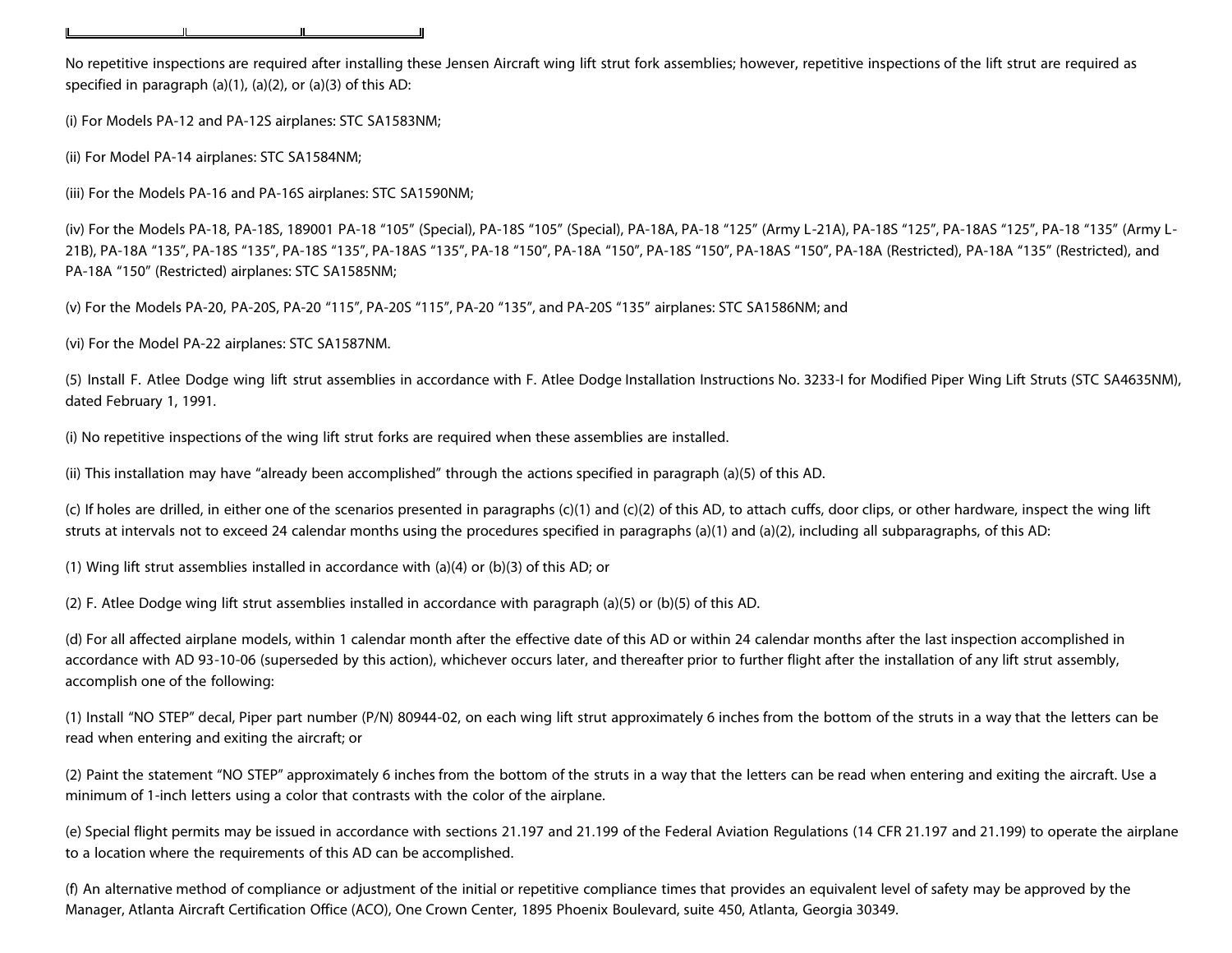(1) The request shall be forwarded through an appropriate FAA Maintenance Inspector, who may add comments and then send it to the Manager, Atlanta ACO.

(2) Alternative methods of compliance approved in accordance with AD 93-10-06, Amendment 39-8536, are considered approved as alternative methods of compliance for this AD.

NOTE 3: Information concerning the existence of approved alternative methods of compliance with this AD, if any, may be obtained from the Atlanta Aircraft Certification Office.

(g) The inspections required by this AD shall be done in accordance with Piper Service Bulletin No. 528D, dated October 19, 1990, and Piper Service Bulletin No. 910A, dated October 10, 1989. The installation required by this AD shall be done in accordance with F. Atlee Dodge Installation Instructions No. 3233-I for Modified Piper Wing Lift Struts (Supplemental Type Certificate (STC) SA4635NM), dated February 1, 1991, and Jensen Aircraft Installation Instructions for Modified Lift Strut Fittings, which incorporates the following pages:

| Pages         | <b>Revision Level</b> | Date           |
|---------------|-----------------------|----------------|
| 1 and 5       | Original Issue        | July 15, 1983  |
| $2, 4,$ and 6 | Revision No. 1        | March 30, 1984 |
| a and 3       | Revision No. 2        | April 20, 1984 |

This incorporation by reference was approved by the Director of the Federal Register in accordance with 5 U.S.C. 552(a) and 1 CFR part 51. The service bulletins referenced in this AD may be obtained from The New Piper Aircraft, Inc., Customer Services, 2926 Piper Drive, Vero Beach, Florida 32960. Copies of the instructions to the Jensen Aircraft STC's may be obtained from Jensen Aircraft, 9225 County Road 140, Salida, Colorado 81201. Copies of the instructions to the F. Atlee Dodge STC may be obtained from F. Atlee Dodge, Aircraft Services, Inc., P.O. Box 190409, Anchorage, Alaska 99519-0409. Copies may be inspected at the FAA, Central Region, Office of the Regional Counsel, Room 1558, 601 E. 12<sup>th</sup> Street, Kansas City, Missouri, or at the Office of the Federal Register, 800 North Capitol Street, NW, suite 700, Washington, DC.

(h) This amendment supersedes AD 93-10-06, Amendment 39-8536.

(i) This amendment becomes effective on February 8, 1999.

FOR FURTHER INFORMATION CONTACT: William O. Herderich, Aerospace Engineer, FAA, Atlanta Certification Office, One Crown Center, 1895 Phoenix Boulevard, suite 450, Atlanta, Georgia 30349; telephone: (770) 703-6084; facsimile: (770) 703-6097.

APPENDIX TO AD 99-01-05; AMENDMENT 39-10972;DOCKET NO. 96-CE-72-AD

### **PROCEDURES AND REQUIREMENTS**

### **FOR ULTRASONIC INSPECTION OF PIPER WING LIFT STRUTS**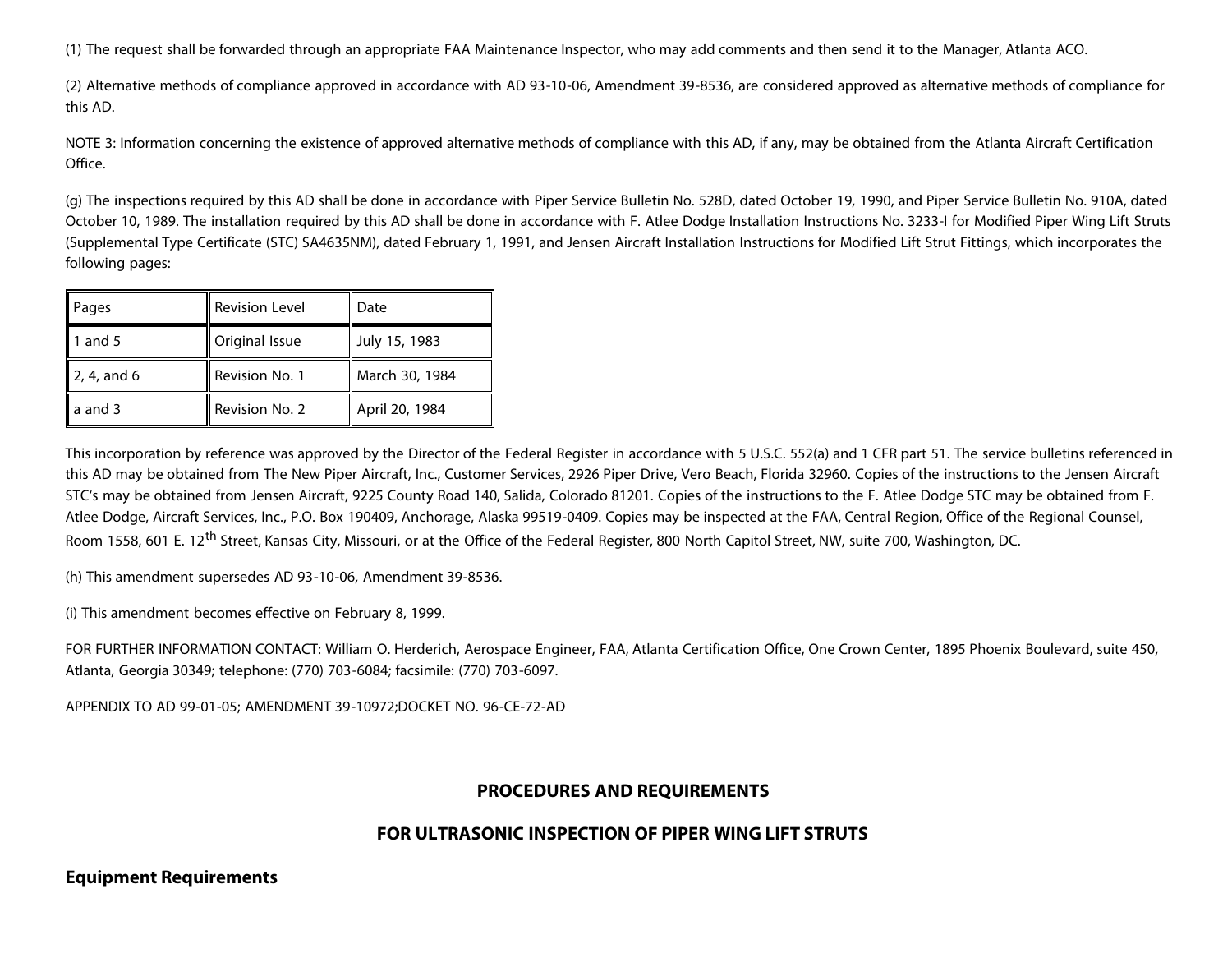1. A portable ultrasonic thickness gauge or flaw detector with echo-to-echo digital thickness readout capable of reading to 0.001-inch and an A-trace waveform display will be needed to accomplish this inspection.

2. An ultrasonic probe with the following specifications will be needed to accomplish this inspection: 10 MHz (or higher), 0.283-inch (or smaller) diameter dual element or delay line transducer designed for thickness gauging. The transducer and ultrasonic system shall be capable of accurately measuring the thickness of AISI 4340 steel down to 0.020-inch. An accuracy of +/- 0.002-inch throughout a 0.020-inch to 0.050-inch thickness range while calibrating shall be the criteria for acceptance.

3. Either a precision machined step wedge made of 4340 steel (or similar steel with equivalent sound velocity) or at least three shim samples of same material will be needed to accomplish this inspection. One thickness of the step wedge or shim shall be less than or equal to 0.020-inch, one shall be greater than or equal to 0.050 inch, and at least one other step or shim shall be between these two values.

4. Glycerin, light oil, or similar non-water based ultrasonic couplants are recommended in the setup and inspection procedures. Water-based couplants, containing appropriate corrosion inhibitors, may be utilized, provided they are removed from both the reference standards and the test item after the inspection procedure is completed and adequate corrosion prevention steps are then taken to protect these items.

- NOTE: Couplant is defined as "a substance used between the face of the transducer and test surface to improve transmission of ultrasonic energy across the transducer/strut interface."
- NOTE: If surface roughness due to paint loss or corrosion is present, the surface should be sanded or polished smooth before testing to assure a consistent and smooth surface for making contact with the transducer. Care shall be taken to remove a minimal amount of structural material. Paint repairs may be necessary after the inspection to prevent further corrosion damage from occurring. Removal of surface irregularities will enhance the accuracy of the inspection technique.

#### **Instrument Setup**

1. Set up the ultrasonic equipment for thickness measurements as specified in the instrument's user's manual. Because of the variety of equipment available to perform ultrasonic thickness measurements, some modification to this general setup procedure may be necessary. However, the tolerance requirement of step 13 and the record keeping requirement of step 14, must be satisfied.

2. If battery power will be employed, check to see that the battery has been properly charged. The testing will take approximately two hours. Screen brightness and contrast should be set to match environmental conditions.

3. Verify that the instrument is set for the type of transducer being used, i.e. single or dual element, and that the frequency setting is compatible with the transducer.

4. If a removable delay line is used, remove it and place a drop of couplant between the transducer face and the delay line to assure good transmission of ultrasonic energy. Reassemble the delay line transducer and continue.

5. Program a velocity of 0.231-inch/microsecond into the ultrasonic unit unless an alternative instrument calibration procedure is used to set the sound velocity.

6. Obtain a step wedge or steel shims per item 3 of the Equipment Requirements. Place the probe on the thickest sample using couplant. Rotate the transducer slightly back and forth to "ring" the transducer to the sample. Adjust the delay and range settings to arrive at an A-trace signal display with the first backwall echo from the steel near the left side of the screen and the second backwall echo near the right of the screen. Note that when a single element transducer is used, the initial pulse and the delay line/steel interface will be off of the screen to the left. Adjust the gain to place the amplitude of the first backwall signal at approximately 80% screen height on the A-trace.

7. "Ring" the transducer on the thinnest step or shim using couplant. Select positive half-wave rectified, negative half-wave rectified, or filtered signal display to obtain the cleanest signal. Adjust the pulse voltage, pulse width, and damping to obtain the best signal resolution. These settings can vary from one transducer to another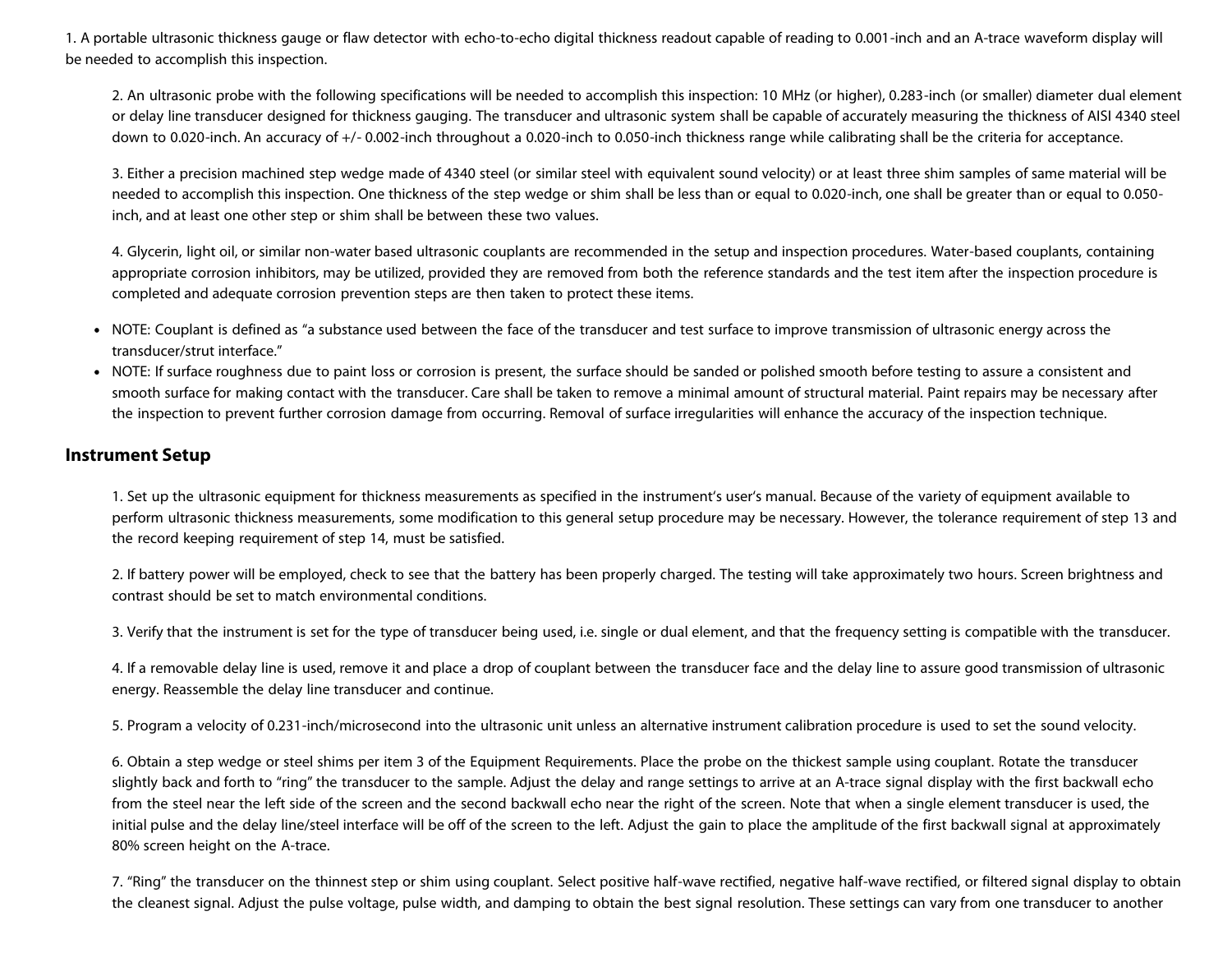and are also user dependent.

8. Enable the thickness gate, and adjust the gate so that it starts at the first backwall echo and ends at the second backwall echo. (Measuring between the first and second backwall echoes will produce a measurement of the steel thickness that is not affected by the paint layer on the strut). If instability of the gate trigger occurs, adjust the gain, gate level, and/or damping to stabilize the thickness reading.

9. Check the digital display reading and if it does not agree with the known thickness of the thinnest thickness, follow your instrument's calibration recommendations to produce the correct thickness reading. When a single element transducer is used this will usually involve adjusting the fine delay setting.

10. Place the transducer on the thickest step of shim using couplant. Adjust the thickness gate width so that the gate is triggered by the second backwall reflection of the thick section. If the digital display does not agree with the thickest thickness, follow your instruments calibration recommendations to produce the correct thickness reading. A slight adjustment in the velocity may be necessary to get both the thinnest and the thickest reading correct. Document the changed velocity value.

11. Place couplant on an area of the lift strut which is thought to be free of corrosion and "ring" the transducer to surface. Minor adjustments to the signal and gate settings may be required to account for coupling improvements resulting from the paint layer. The thickness gate level should be set just high enough so as not to be triggered by irrelevant signal noise. An area on the upper surface of the lift strut above the inspection area would be a good location to complete this step and should produce a thickness reading between 0.034-inch and 0.041-inch.

12. Repeat steps 8, 9, 10, and 11 until both thick and thin shim measurements are within tolerance and the lift strut measurement is reasonable and steady.

13. Verify that the thickness value shown in the digital display is within +/- 0.002-inch of the correct value for each of the three or more steps of the setup wedge or shims. Make no further adjustments to the instrument settings.

14. Record the ultrasonic versus actual thickness of all wedge steps or steel shims available as a record of setup.

#### **Inspection Procedure**

1. Clean the lower 18 inches of the wing lift struts using a cleaner that will remove all dirt and grease. Dirt and grease will adversely affect the accuracy of the inspection technique. Light sanding or polishing may also be required to reduce surface roughness as noted in the Equipment Requirements section.

2. Using a flexible ruler, draw a 1/4-inch grid on the surface of the first 11 inches from the lower end of the strut as shown in Piper Service Bulletin No. 528D or 910A, as applicable. This can be done using a soft (#2) pencil and should be done on both faces of the strut. As an alternative to drawing a complete grid, make two rows of marks spaced every 1/4-inch across the width of the strut. One row of marks should be about 11 inches from the lower end of the strut, and the second row should be several inches away where the strut starts to narrow. Lay the flexible ruler between respective tick marks of the two rows and use tape or a rubber band to keep the ruler in place. See Figure 1.

3. Apply a generous amount of couplant inside each of the square areas or along the edge of the ruler. Re-application of couplant may be necessary.

4. Place the transducer inside the first square area of the drawn grid or at the first 1/4-inch mark on the ruler and "ring" the transducer to the strut. When using a dual element transducer, be very careful to record the thickness value with the axis of the transducer elements perpendicular to any curvature in the strut. If this is not done, loss of signal or inaccurate readings can result.

5. Take readings inside each square on the grid or at 1/4-inch increments along the ruler and record the results. When taking a thickness reading, rotate the transducer slightly back and forth and experiment with the angle of contact to produce the lowest thickness reading possible. Pay close attention to the A-scan